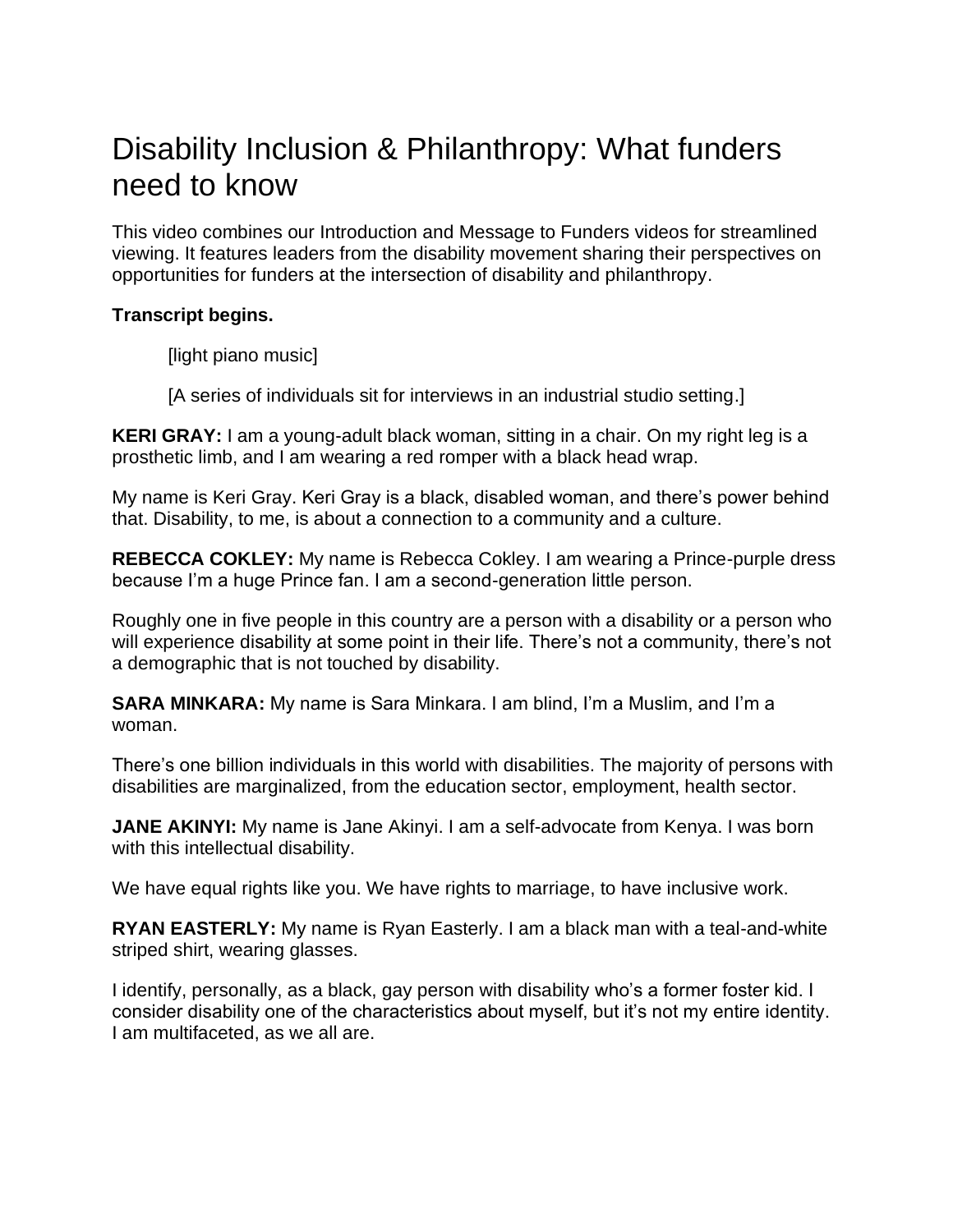**ALICE WONG:** My name is Alice Wong. I'm an Asian American woman in a wheelchair, wearing bright-red lipstick. And I'm wearing a mask attached to a tube that's used to help me breathe.

A lot of people don't associate disability with diversity. Yet they absolutely should. I really think of disability as part of the wonderful variation in our cultures, in our society.

**RABIA BELT:** My name is Rabia Belt. I'm a black woman with short curly hair, wearing a green shirt.

We see disability all over the place, but often in ways that are somewhat negative. We don't often see people with disabilities speaking for themselves, so we don't really know the history of disability in this country. What I would like to see is different types of representation across race, gender, and class, so that you see the full panoply of people with disabilities.

**MADDY RUVOLO:** My name is Maddy Ruvolo. I am a young white woman with brown curly hair, wearing a bright-green shirt. I am a disabled woman. I have a chronic illness called POTS.

Full access—that's the dream, right, that everybody can move through the world and not face barriers. Full accessibility means talking to people, designing processes and programs in a way that people are included from the start. Understanding that the legal requirements are just a minimum.

**DESSA COSMA:** My name is Dessa Cosma. I am a white, disabled woman. I'm a little person who often uses a wheelchair.

Everything that's wrong with our society was a set of choices, and the beautiful thing about that is that we can make different choices. So, there's this huge opportunity to rebuild our world in a way that actually works for people, and not just a few people.

**MINKARA:** I have a nonprofit organization—ETI, Empowerment Through Integration that focuses on changing the narrative surrounding disability. There's a huge inequality between the reality of persons with disabilities and what support is going towards that. Only two percent of international funding is going to persons with disabilities.

**COSMA:** I have started a disability organization called Detroit Disability Power, and we are organizing people with disabilities and collaborating with other social justice movements around our issues that intersect with their issues.

People with disabilities are some of the most impoverished people in the United States. We typically live below the poverty line, and because of lack of access to education and jobs, we will remain there unless we do something about it. And so to work on antipoverty or economic justice without a focus, at least in some way, on disability means that you're leaving out the most marginalized people in that marginalized category.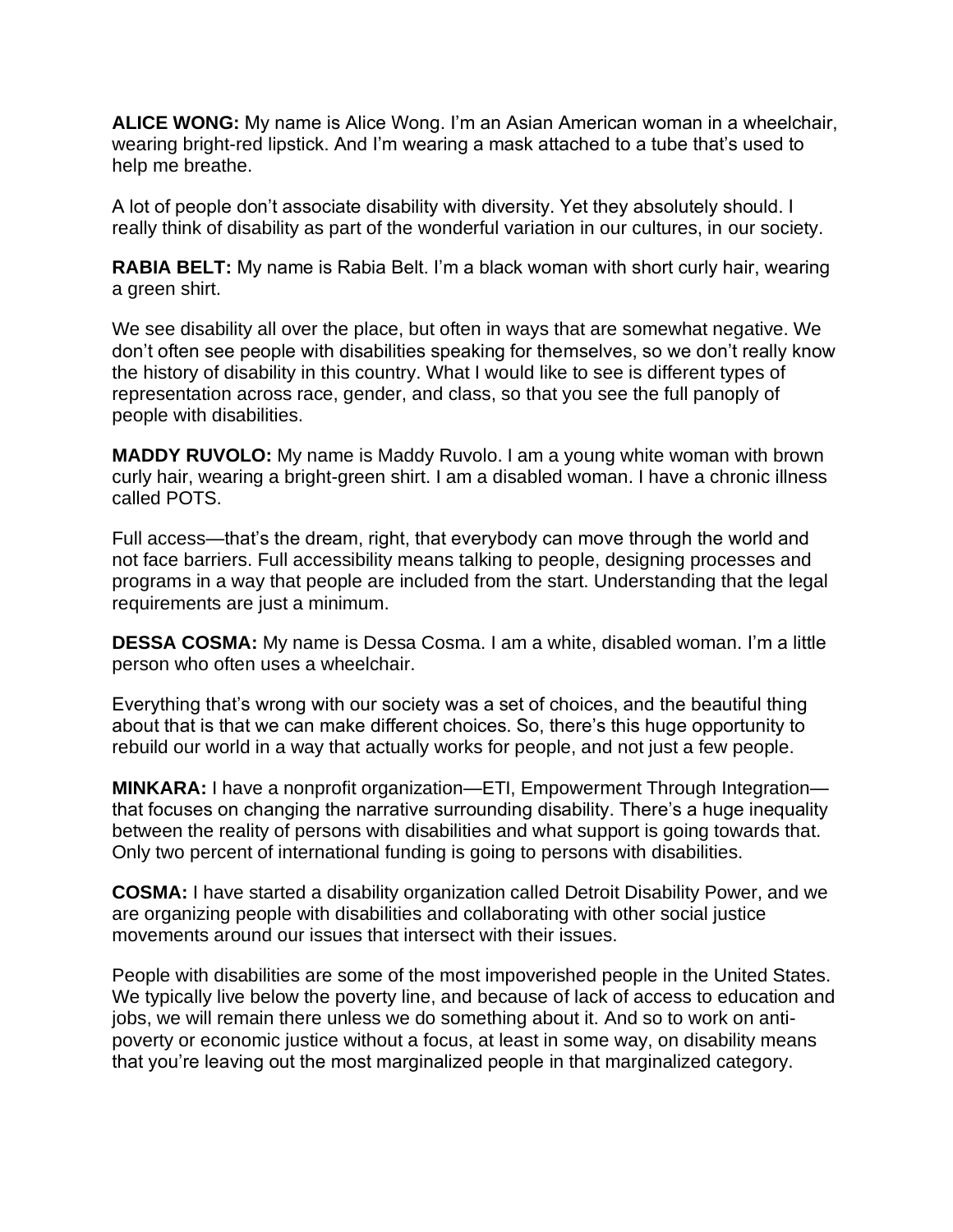**RUVOLO:** I'm a transportation planner. About five years ago, I discovered that there was a disability community and got really involved in the community. The key issues to focus on are things like health care, employment, education, deinstitutionalization, where people are not getting their very basic needs met.

**BELT:** I'm an assistant professor of law at Stanford Law School. I'm also a professor of history, by courtesy, at Stanford. And I'm a council member of the National Council on Disability.

Forty to 60 percent of people in prisons or jails are people with disabilities. And it's not just people with disabilities going into the prison system but also that prison itself exacerbates and causes disabilities, as well, both in terms of disabilities such as tuberculosis, HIV ... but then also the trauma of incarceration itself.

**WONG:** I'm the founder and director of the Disability Visibility Project. Every community needs to have the right to have a part in civil society, to vote, to be part of our city councils. There are still a lot of barriers people with disabilities face in political participation. For example, in 2012, over 30 percent of people with disabilities reported difficulty voting, compared to 8 percent of nondisabled people.

**EASTERLY:** I currently serve as executive director of the WITH Foundation. It's a private foundation that promotes comprehensive and accessible health care for adults with developmental disabilities. The Council on Foundations estimates that only one percent of those working in philanthropy identify as individuals with disabilities. Part of grant making and part of philanthropy is strengthened when you have people with lived experience in various aspects, including disability, involved in the process, actually on staff.

**GRAY:** My current job is at the US Business Leadership Network. What's different about the disability narrative is that it's this added layer of accommodations. So, insuring that when you're hiring people with disabilities that your buildings are accessible, that people with wheelchairs are actually able to get into the building, that if you want to hire folks who are deaf and hard of hearing that there's some type of communication channel that allows for them to be implemented throughout the organization.

**COKLEY:** I am the senior fellow for disability policy at the Center for American Progress in Washington, DC. There is not a civil rights issue today impacting marginalized communities that does not have a disproportionate impact on people with disabilities. Come, sit with us, talk to us. We are already there, but the tables that you have created are fundamentally inaccessible to us. So we're asking you, join us and apply the disability lens across your funding strategy.

[music crescendo]

**WONG:** It's part of a larger conversation that all of us as a society has about who we are, where we're going, who we want to be in our movement toward, ultimately, social justice.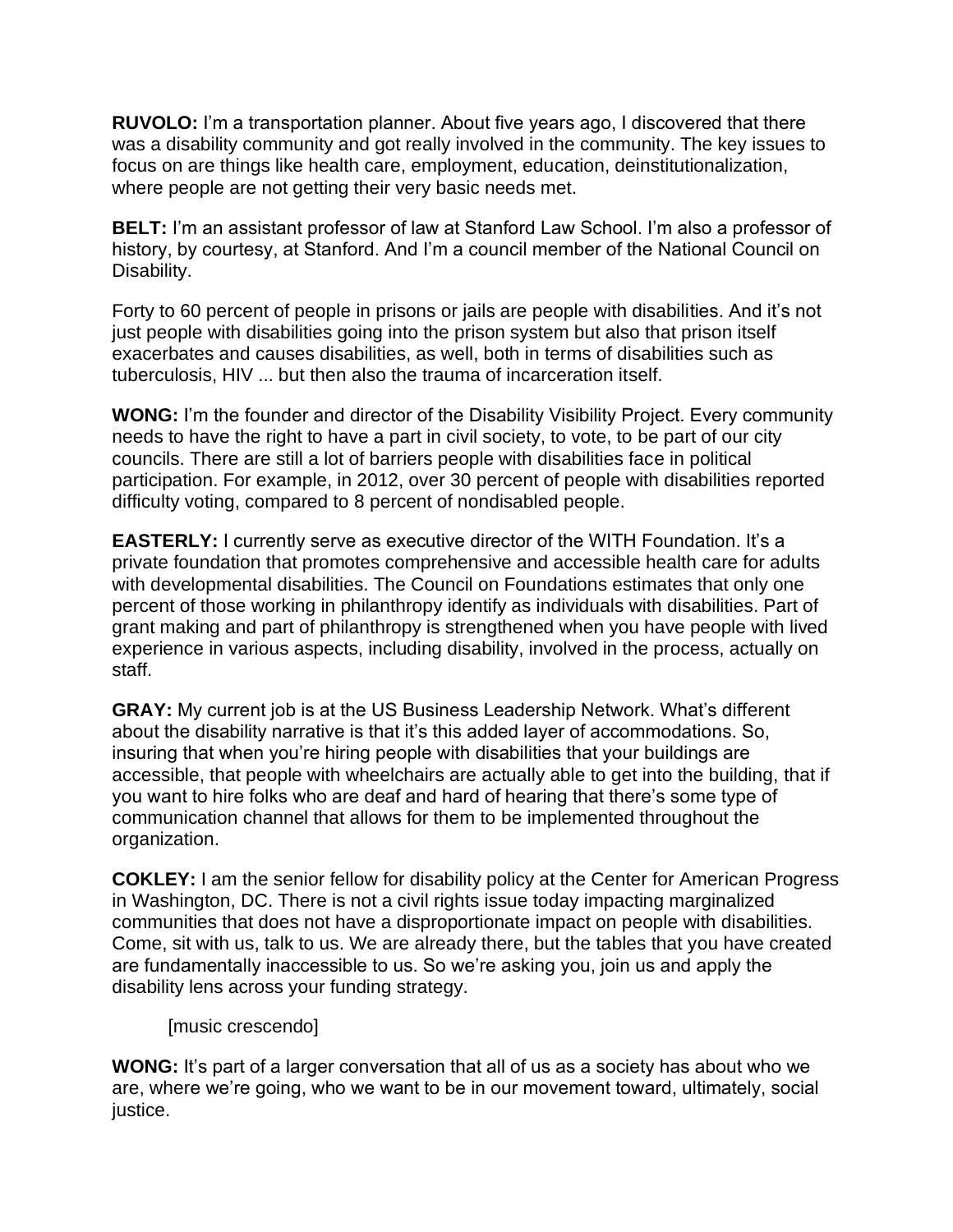[affecting piano music]

[The same series of individuals appear in silhouette against a window in a sparsely lit studio.]

**RUVOLO:** We ask for disability access because when we evolve our institutions to be fully inclusive, we can build a world where all are free.

**GRAY:** Disability is a normal, positive part of human diversity.

**RUVOLO:** Disability is diverse, and people with disabilities have other important identities.

**AKINYI:** Disabled people come from different cultures.

**RUVOLO:** These parts of our lives also affect what we are able to do and how people treat us.

**GRAY:** Nothing about us without us.

**COKLEY:** We want to have a say in everything that affects us.

**MINKARA:** We are people with disabilities building power and inclusive social justice movements.

**COSMA:** Funders should serve people with diverse disabilities.

**MINKARA, GRAY, AND COSMA** [speaking together]**:** True inclusion is revolutionary.

**VOICE-OVER:** Where are you in your Journey to Inclusion? For more information, go to [DisabilityPhilanthropy.org,](http://www.disabilityphilanthropy.org/) and promote using the hashtag DisabilityInclusion. Brought to you by the Presidents' Council on Disability Inclusion in Philanthropy.

## **CREDITS**

**Director and Producer** Jessica Reynolds

**Director of Photography** Peter Hutchens Frazer Bradshaw

**Field Producer** Keith Wilson

**Assistant Camera** Keith Wilson Aaron Chandler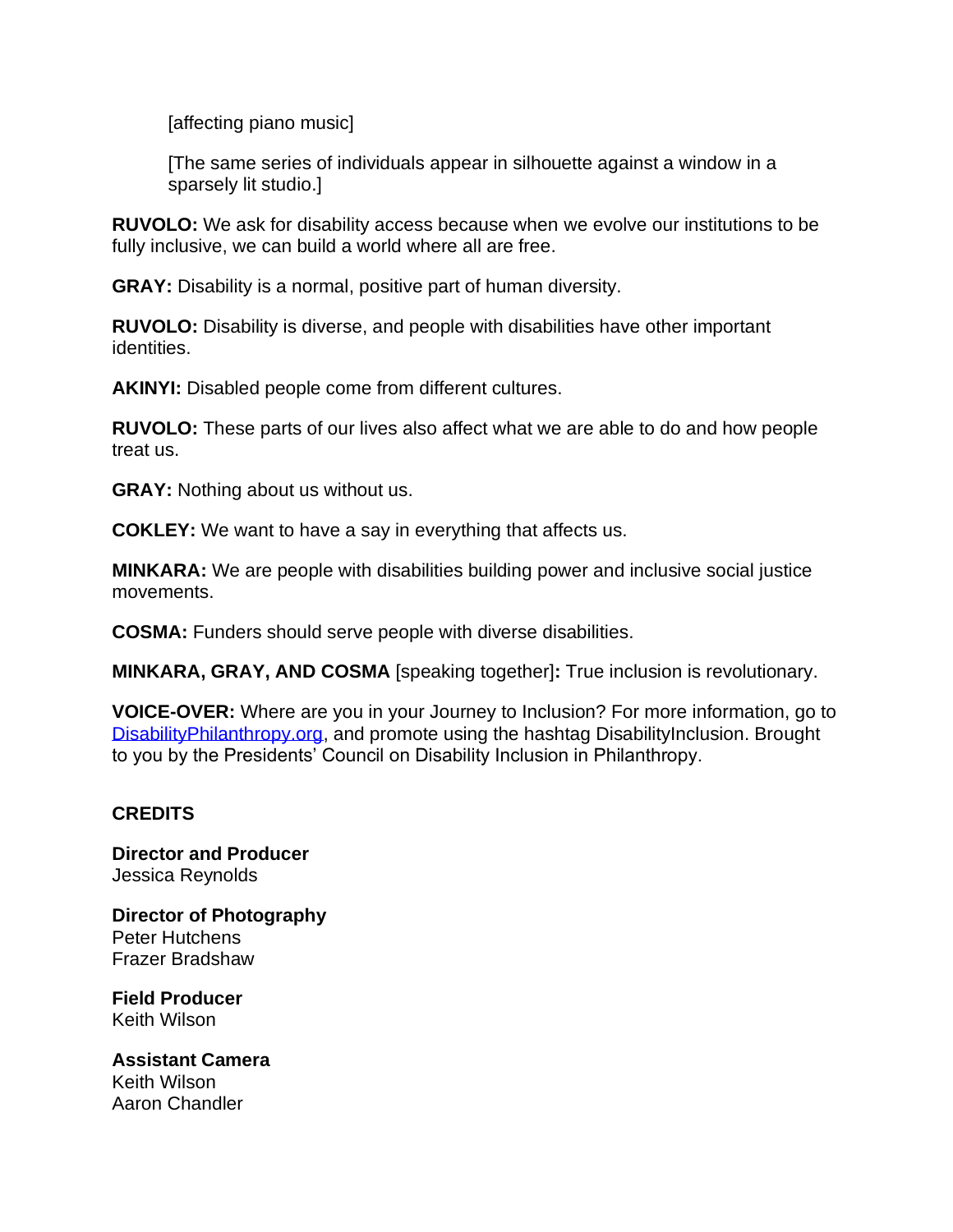**Sound Recordist** Aaron Chandler Kevin Crawford Seth Peterson

**Production Assistant** Shrien Alshabasy

**Editor** Rob Halstead

**Title Design** Rob Halstead

**Color Correction** Henninger Media Services

**Re-recording Mixer** Nicholas Montgomery

**Music** De Wolfe Music

**Voice-Over Artist** Rob Halstead

**Accessibility Editor** Naomi Wax

## **SPECIAL THANKS**

Detroit Disability Power Rooted in Rights Dogpatch Films Kelsey Baker Judith Heumann Kadi Hughes Noorain Khan Claire Kinnen Eryn Loeb Nicole Okai Naomi Ortiz Paul Silva Catherine Hyde Townsend Nina Whitley Gitta Zomorodi